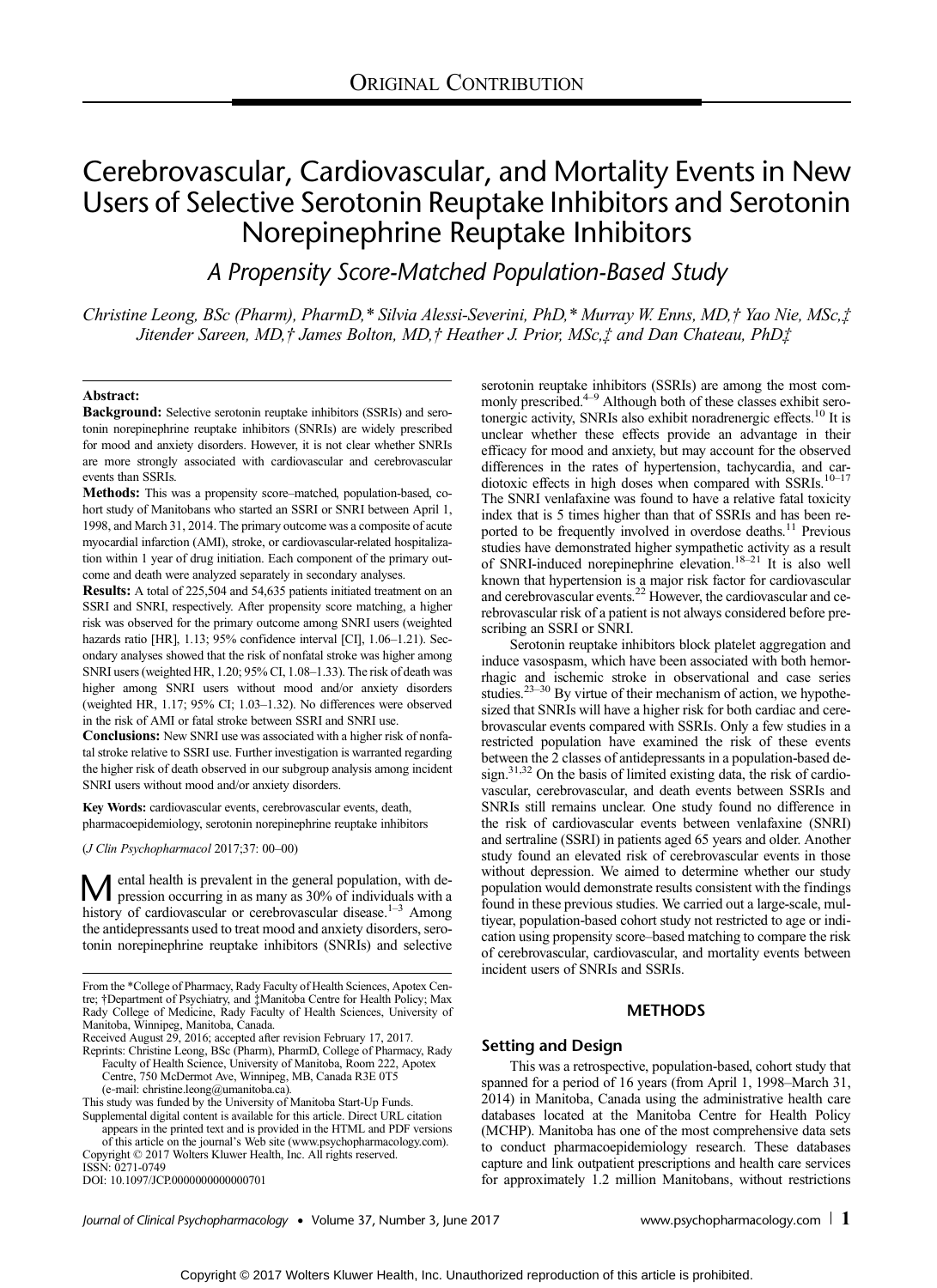of age or insurance coverage. This study was approved by the University of Manitoba Human Research Ethics Board and the Health Information Privacy Committee.

#### Data Sources

The Drug Program Information Network was used to obtain prescription records dispensed to all Manitobans outside of hospitals and personal care homes using Anatomical Therapeutic Chemical codes to identify specific drugs. The Drug Program Information Network accurately captures information on the date of dispensation, strength, quantity, and anticipated number of days' supply for a specific drug provided and has been used in previous research.<sup>32</sup> Health service use and diagnostic information were identified using International Classification of Diseases, Ninth Revision, Clinical Modification (ICD-9-CM or equivalent International Statistical Classification of Diseases, 10th Revision, Canada [ICD-10-CA]) codes from hospital abstracts and medical services physician billings. Emergency department visits in Winnipeg, Manitoba were obtained through Admission, Discharge, and Transfer, E-Triage and Emergency Department Information System. Vital statistics included information on the cause and date of death. The Manitoba Registry database included demographic information for the population.

# Population

All patients who received a new prescription for an SNRI or SSRI between April 1, 1998, and March 31, 2014, were included. The index date was defined as the date of first prescription for either drug classes during the study period, and individuals may enter the study more than once because new use was defined as no receipt of a prescription SNRI or SSRI in the year before the receipt of their first prescription. The SSRIs included paroxetine, sertraline, fluoxetine, fluvoxamine, citalopram, and escitalopram, and SNRIs included venlafaxine, duloxetine, and desvenlafaxine. New users were defined as those who have not received a prescription for any antidepressant in the year before their first prescription for an SNRI or SSRI. Patients were followed for 1 year after the index date because effects have been found to occur early in treatment.<sup>14,33–35</sup> Individuals who have been hospitalized or visited the emergency department with a cardiovascular or cerebrovascular event in the year before the first prescription or used the alternate study class medication within 1 year of the first prescription were excluded. Patients who started taking any antidepressant other than an SSRI or SNRI after the incident prescription were censored.

# Study Outcomes

Patients were followed until the first occurrence of the outcome, the end of the 1-year follow-up period, or the end of the study period (March 31, 2014). The primary outcome was a composite of hospital admission for AMI (ICD-9-CM 410 or ICD-10- CA I21, I22), fatal or nonfatal stroke (ICD-9-CM 430–438 or ICD-10-CA I60–I69), or other cardiovascular-related hospitalization (congestive heart failure [CHF, ICD-9-CM 428 or ICD-10- CA I50], cardiac arrest [ICD-9-CM 427 or ICD-10-CA I46], unstable angina [ICD-9-CM 411 or ICD-10-CA I20], and conduction disorder/arrhythmia [ICD-9-CM 426, 427.3, 427.4, 427.6–427.9 or ICD-10-CA I44, I45, I48, I49]). Secondary outcomes included each of the components of the primary outcome separately, cardiovascular-related death (AMI, CHF, arrest, unstable angina, conduction disorder/arrhythmia, fatal stroke), and all-cause death. Patients with nonischemic chest pain were excluded by limiting the outcome definition for AMI to patients who were hospitalized for at least 3 days or died in the hospital. $36-38$  Case definitions

used to identify events are available in Supplementary Table 1A, Supplemental Digital Content 1, [http://links.lww.com/JCP/A433,](http://links.lww.com/JCP/A433) and have been used in previous research.<sup>39–41</sup>

# Statistical Analysis

Baseline characteristics (including age, sex, region of residence, income quintile, mean number of ambulatory, emergency, hospital visits, chronic prescription drug use in past year, Charlson comorbidity index, comorbidities [Supplementary Table 1B, Supplemental Digital Content 2, [http://links.lww.com/JCP/A434,](http://links.lww.com/JCP/A434) for case definitions used] in the past 3 years, and comedications in the past year) were reported for incident SNRI and SSRI users using descriptive statistics with unweighted and weighted standardized differences.

Inverse probability of treatment weighting with propensity score of baseline characteristics was used to determine the probability of receiving an SNRI and account for baseline differences between the 2 groups. Average treatment effect in the treated patients was used to compare the risk of outcome between those who received an incident prescription for an SNRI to an SSRI.<sup>42,43</sup> Time-to-event analyses with SSRI as a reference group was performed using weighted samples. Crude and weighted hazards ratios (HRs) with 95% confidence intervals (CIs) using Cox proportional hazards regression were estimated for all outcomes. Using a fitted model, survival curves for each treatment group were derived.

Stratification of outcomes between the 2 groups was carried out for those with and without mood and/or anxiety disorder, cardiovascular disease, and those aged older and younger than 40 years. We also carried out a sensitivity analysis of the crude and weighted HR for all outcomes by restricting to only those who filled at least 2 consecutive prescriptions for the SSRI or SNRI with a gap between the 2 prescription fills of less than 1.5 of the days' supply. The prescribed daily dose (PDD) was also determined for each SSRI and SNRI used in the 1-year observation period. The PDD is the average daily amount of drug in milligrams (mg) that is actually prescribed, which was calculated by multiplying the quantity of drug dispensed by the strength of drug dispensed divided by the number of users for that drug.<sup>44</sup>

# RESULTS

A total of 225,504 and 54,635 patients initiated treatment on an SSRI and SNRI, respectively (Supplementary Figure 1, Supplemental Digital Content 3, [http://links.lww.com/JCP/A435,](http://links.lww.com/JCP/A435) for flowchart of cohort). These patients were followed for a mean (SD) of 346.4 (65.4) and 348.8 (58.9) days, respectively. Baseline characteristics between the 2 groups were similar (Table 1) with SNRI users being slightly older (mean, 44.0 years vs 42.9 years; age, 10–19 group; 5.0% vs 10.2%; age 50–59 group; 17.8% vs 13.0% in SNRI vs SSRI group, respectively). Approximately 80% of the patients had a history of anxiety and/or mood disorder diagnosis in the past 3 years. Most of the incident prescriptions for an SSRI or SNRI were written by a general practitioner (84.7%) and 7.4% by a psychiatrist. No meaningful differences in means of measured baseline covariates were observed after weighting because all standardized differences in the weighted sample were less than or equal to 0.05.

In the primary analysis, a significantly higher risk for the primary outcome was observed with the new use of SNRIs compared with SSRIs after weighting (weighted HR, 1.13; 95% CI, 1.06–1.21) (Table 2). Secondary analyses after weighting found no differences in the risk of AMI, fatal stroke, cardiovascularrelated hospitalizations, death, and cardiovascular-related death between SSRIs and SNRIs. However, the risk of nonfatal stroke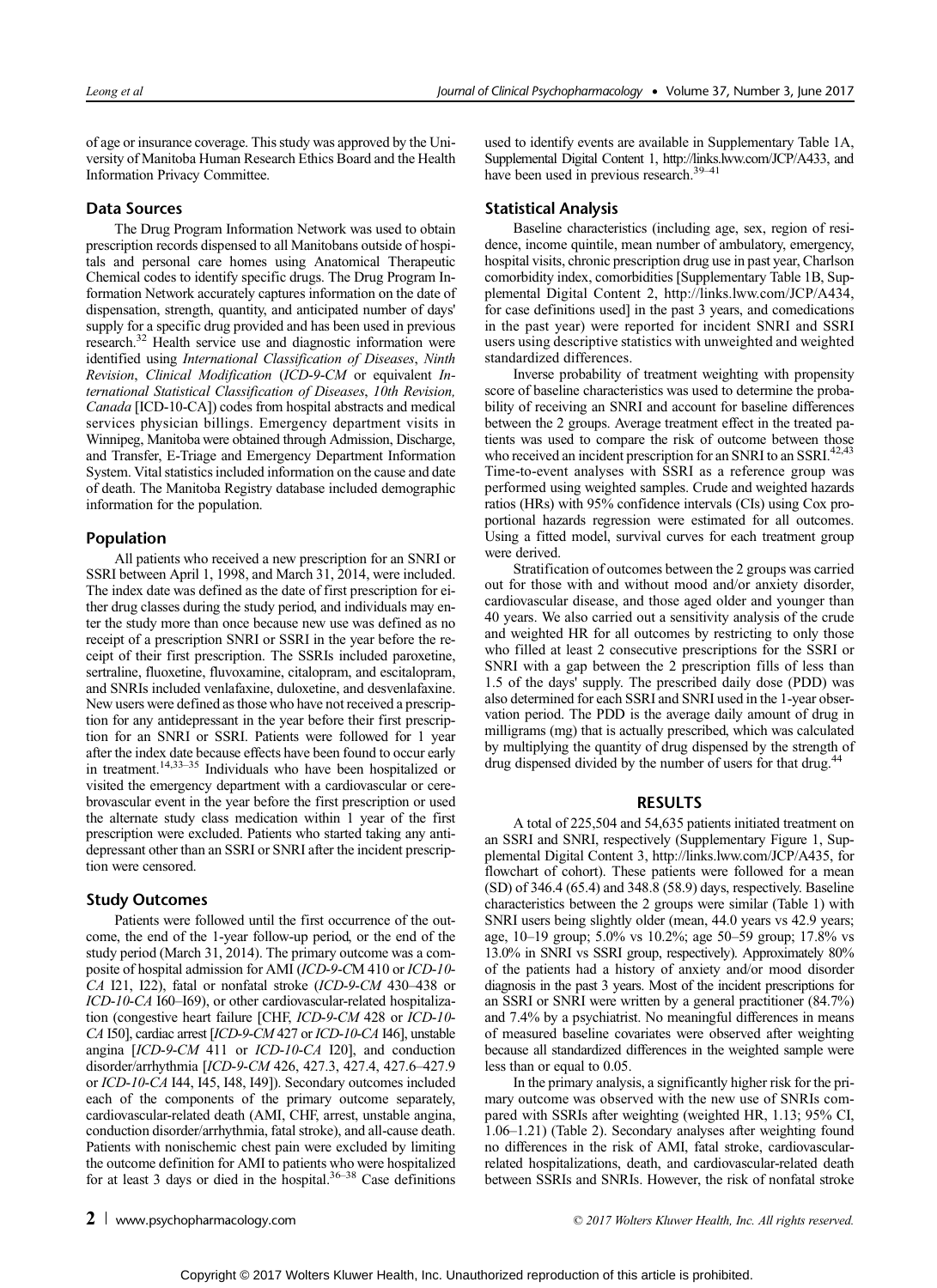TABLE 1. Baseline Characteristics in the Matched Cohort With an Incident Prescription for an SNRI Compared With an SSRI  $(N = 280, 139)$ 

|                                                          |                                          |                   | <b>Standardized Difference*</b> |          |
|----------------------------------------------------------|------------------------------------------|-------------------|---------------------------------|----------|
| Demographic                                              | SSRI (n = 225,504)                       | SNRI (n = 54,635) | Crude                           | Weighted |
| Age, mean (SD), y                                        | 42.9 (19.8)                              | 44.0 (17.3)       | 0.058                           | 0.004    |
| Age, $n$ $(\frac{9}{6})$ , y                             |                                          |                   |                                 |          |
| $<$ 10                                                   | 1497(0.7)                                | 83(0.2)           | 0.080                           | Trimmed  |
| $10 - 19$                                                | 22,931 (10.2)                            | 2708 (5.0)        | 0.198                           | 0.005    |
| $20 - 29$                                                | 41,340 (18.3)                            | 9885 (18.1)       | 0.006                           | 0.012    |
| $30 - 39$                                                | 44,044 (19.5)                            | 10,978(20.1)      | 0.014                           | 0.004    |
| $40 - 49$                                                | 41,531 (18.4)                            | 11,887 (21.8)     | 0.083                           | 0.016    |
| $50 - 59$                                                | 29,374 (13.0)                            | 9740 (17.8)       | 0.133                           | 0.025    |
| $60 - 69$                                                | 16,381(7.3)                              | 4339 (7.9)        | 0.026                           | 0.003    |
| $70 - 79$                                                | 14,122(6.3)                              | 2765(5.1)         | 0.052                           | 0.017    |
| $\geq 80$                                                | 14,284(6.3)                              | 2250(4.1)         | 0.100                           | 0.020    |
| Female, $n$ $(\%)$                                       | 148,980 (66.1)                           | 35,510 (65.0)     | 0.023                           | 0.001    |
| Urban, $n$ $(\%)$                                        | 144,139 (63.9)                           | 31,631 (57.9)     | 0.124                           | 0.029    |
| Income quintile (urban)                                  |                                          |                   |                                 |          |
| U1 (lowest)                                              | 32,593 (14.5)                            | 6793 (12.4)       | 0.059                           | 0.012    |
| U <sub>2</sub>                                           | 29,482 (13.1)                            | 6720 (12.3)       | 0.023                           | 0.008    |
| U3                                                       | 28,375 (12.6)                            | 6444 (11.8)       | 0.024                           | 0.008    |
| U <sub>4</sub>                                           |                                          |                   | 0.024                           | 0.008    |
|                                                          | 25,659 (11.4)                            | 5808 (10.6)       |                                 |          |
| U5 (highest)                                             | 24,589 (10.9)                            | 5448 (10.0)       | 0.030                           | 0.008    |
| Income quintile (rural)                                  |                                          |                   |                                 | 0.009    |
| R1 (lowest)                                              | 15,321(6.8)                              | 4169 (7.6)        | 0.032                           |          |
| R2                                                       | 16,294(7.2)                              | 4983 $(9.1)$      | 0.069                           | 0.015    |
| R <sub>3</sub>                                           | 16,856(7.5)                              | 4799 (8.8)        | 0.048                           | 0.012    |
| R4                                                       | 16,447(7.3)                              | 4548 (8.3)        | 0.038                           | 0.008    |
| R5 (highest)                                             | 15,959(7.1)                              | 4406(8.1)         | 0.037                           | 0.008    |
| Missing                                                  | 3929 (1.7)                               | 517(1.0)          | 0.069                           | 0.009    |
| No. ambulatory visits, mean (SD)                         | 13.2(13.1)                               | 13.6(13.0)        | 0.032                           | 0.011    |
| No. emergency visits, mean (SD)                          | 0.33(1.1)                                | 0.31(1.0)         | 0.012                           | 0.0003   |
| No. hospitalizations, mean (SD)                          | 1.5(1.0)                                 | 1.5(1.0)          | 0.015                           | 0.002    |
| No. chronic prescriptions, mean (SD)                     | 3.0(2.8)                                 | 2.9(2.7)          | 0.053                           | 0.017    |
| Weighted sum of 17 Charlson comorbidity index, mean (SD) | 0.44(1.02)                               | 0.45(1.08)        | 0.002                           | 0.001    |
|                                                          | Comorbidities in the Past 3 Years, n (%) |                   |                                 |          |
| Anxiety/mood                                             | 179,407 (79.6)                           | 43,636 (79.9)     | 0.008                           | 0.003    |
| Cardiovascular disease                                   | 74,555 (33.1)                            | 18,936 (34.7)     | 0.034                           | 0.001    |
| Diabetes                                                 | 15,903(7.1)                              | 3979 (7.3)        | 0.009                           | 0.002    |
| Renal disease                                            | 12,452(5.5)                              | 2698 (4.9)        | 0.026                           | 0.006    |
| Coronary artery disease                                  | 10,919 (4.8)                             | 2349 (4.3)        | 0.026                           | 0.008    |
| Dementia                                                 | 10,608(4.7)                              | 1941 (3.6)        | 0.058                           | 0.008    |
| Stroke                                                   | 5166(2.3)                                | 939 (1.7)         | 0.041                           | 0.008    |
| <b>CHF</b>                                               | 3583(1.6)                                | 655(1.2)          | 0.033                           | 0.005    |
| Rheumatoid arthritis                                     | $2007^{(0.9)}$                           | 529(1.0)          | 0.008                           | 0.004    |
| Arrhythmia/conduction                                    | 2078 (0.9)                               | 398 (0.7)         | 0.021                           | 0.003    |
| Valvular heart disease                                   | 1396(0.6)                                | 247(0.5)          | 0.023                           | 0.004    |
| Total respiratory morbidity <sup>†</sup>                 | 65,944 (29.2)                            | 16,080(29.4)      | 0.004                           | 0.005    |
|                                                          | Medications Used in the Past Year, n (%) |                   |                                 |          |
| <b>ACEI/ARB</b>                                          | 20,359(9.0)                              | 4942 (9.0)        | 0.001                           | 0.003    |
| Diuretic                                                 | 17,096(7.6)                              | 3850 (7.0)        | 0.019                           | 0.005    |
| Statin                                                   | 14,054(6.2)                              | 3740 (6.8)        | 0.025                           | 0.003    |
| <b>B-blocker</b>                                         | 11,678(5.2)                              | 2738 (5.0)        | 0.008                           | 0.003    |
| Calcium channel blocker                                  | 11,930(5.3)                              | 2621 (4.8)        | 0.022                           | 0.005    |
| Antiplatelet                                             | 6544(2.9)                                | 1418(2.6)         | 0.017                           | 0.002    |

Continued next page

© 2017 Wolters Kluwer Health, Inc. All rights reserved.  $\Box$  and  $\Box$  and  $\Box$  [www.psychopharmacology.com](http://www.psychopharmacology.com)  $\Box$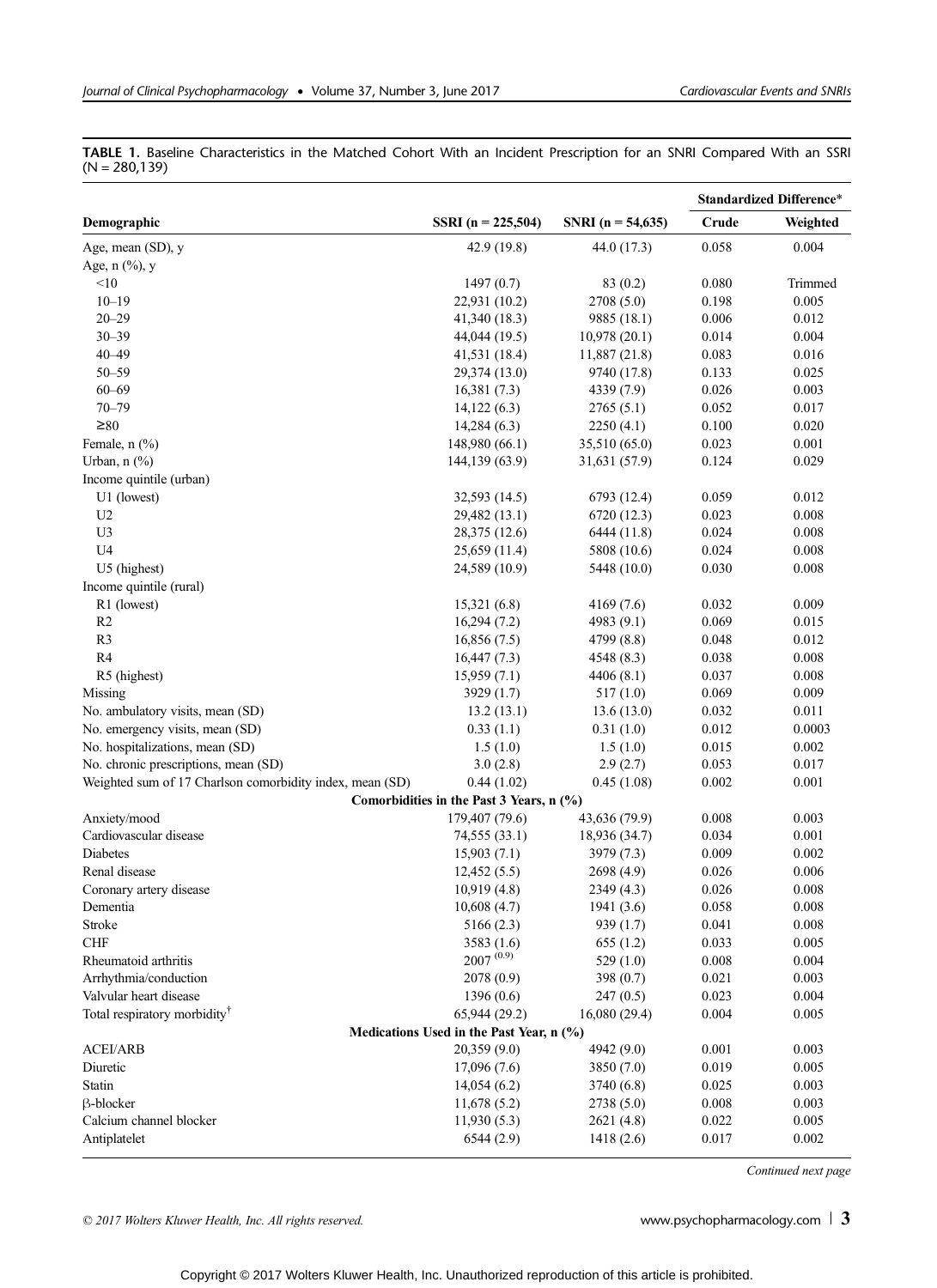# TABLE 1. (Continued)

|                            |                      |                       | <b>Standardized Difference*</b> |          |
|----------------------------|----------------------|-----------------------|---------------------------------|----------|
| Demographic                | SSRI $(n = 225,504)$ | SNRI ( $n = 54,635$ ) | Crude                           | Weighted |
| Warfarin                   |                      |                       | 0.009                           | 0.005    |
| New oral anticoagulant     | 3847(1.7)            | 629(1.2)              | 0.009                           | 0.003    |
| Antiarrhythmic             | 2414(1.1)            | 411(0.8)              | 0.035                           | 0.005    |
| Aldosterone blocker        | 884 (0.4)            | 207(0.4)              | 0.002                           | 0.001    |
| Oral NSAIDs                | 13,467(6.0)          | 3662(6.7)             | 0.030                           | 0.003    |
| Opioids                    | 13,446 (5.7)         | 4450(8.1)             | 0.069                           | 0.019    |
| Estrogen/progesterone      | 9292(4.1)            | 2623(4.8)             | 0.032                           | 0.004    |
| Antipsychotic <sup>‡</sup> | 6994(3.1)            | 1258(2.3)             | 0.046                           | 0.002    |
| Oral corticosteroids       | 2943(1.3)            | 713(1.3)              | 0.0004                          | 0.001    |
| Gabapentin                 | 1716(0.8)            | 911(1.7)              | 0.083                           | 0.010    |
| Cholinesterase inhibitor   | 1306(0.6)            | 201(0.4)              | 0.030                           | 0.003    |
| <b>Tamoxifen</b>           | 492(0.2)             | 292(0.5)              | 0.052                           | 0.008    |
| Domperidone                | 1471(0.6)            | 340(0.6)              | 0.004                           | 0.001    |
| Thiazolidinedione          | 873 (0.4)            | 243(0.4)              | 0.009                           | 0.002    |

\*Standardized difference <0.1 indicates good balance between the cases and controls.

† Total respiratory morbidity is a measure of different types of respiratory illness used to overcome problems in diagnosis codes being used for the same underlying illness by different physicians. These include the following: bronchitis and bronchiolitis, emphysema, asthma, and chronic airway obstruction. ‡ Second generation antipsychotics.

ACEI/ARB indicates angiotensin converting enzyme inhibitor/angiotensin receptor blocker; NSAIDs , nonsteroidal anti-inflammatory drug.

was higher among SNRI users (weighted HR, 1.20; 95% CI, 1.08–1.33). Among nonfatal stroke events, ischemic stroke was higher among SNRI users compared with SSRI users (weighted HR, 1.32; 95% CI, 1.15–1.51), and no difference was observed for nonfatal hemorrhagic stroke (weighted HR, 1.20; 95% CI, 0.84–1.71).

Similar findings were found in our sensitivity analysis of patients (SSRI, 118,647; SNRI, 27,059) who received at least 2 consecutive prescriptions for an SNRI or SSRI (Supplementary Table 2, Supplemental Digital Content 4, [http://links.lww.com/JCP/A436\)](http://links.lww.com/JCP/A436). When stratified by ages younger than 40 years and 40 years or older, the rate of events was less frequent, and no differences in any of the end points were observed in the younger cohort (Fig. 1A), but a higher risk for the primary outcome, nonfatal stroke, and cardiovascular-related hospitalizations were observed among SNRI users in the older cohort (Fig. 1B).

When stratified by those with and without a history of mood and/or anxiety disorder in the past 3 years, the risk of nonfatal stroke was higher in both subgroups for SNRI users. However, the risk of all-cause and cardiovascular-related deaths were only significantly higher in the subgroup without a history of mood and/or anxiety disorders (Fig. 2, A and B). When stratified by those with and without a history of cardiovascular disease, the risk for the primary outcome and nonfatal stroke was higher among SNRI users compared with SSRI users in only the subgroup with a history of cardiovascular disease. There was also a higher risk of cardiovascular-related hospitalizations for the SNRI users compared with the SSRI users in this subgroup. No difference in any of the events was observed in those without cardiovascular disease (Fig. 3, A and B).

The median age in which patients experience the composite outcome is 77.3 years (interquartile range, 65.3–84.8 years). Citalopram was the most common SSRI used (42.2% of SSRI users), and venlafaxine was the most common SNRI used (94.0% of SNRI users) (Table 3). The mean PDDs for each antidepressant is shown in Table 3.

#### **DISCUSSION**

In this 16-year observational study, our primary analysis found a higher risk for the primary composite outcome of AMI,

| $(n = 215,728)$             |                      | Crude HR (95% CI) SNRI (n = 53,325.7) SSRI (n = 212,771) | <b>Weighted HR</b><br>$(95\% \text{ CI})$ |
|-----------------------------|----------------------|----------------------------------------------------------|-------------------------------------------|
| $1.32(1.23 - 1.41)$<br>5648 | 1066.1               | 4794.06                                                  | $1.13(1.06-1.21)$                         |
| $1.20(0.97-1.48)$<br>552    | 116.033              | 484.89                                                   | $1.04(0.84 - 1.28)$                       |
| $1.32(1.03 - 1.68)$<br>424  | 82.1084              | 336.169                                                  | $1.08(0.84 - 1.38)$                       |
| $1.41(1.28-1.56)$<br>2685   | 474.322              | 2231.79                                                  | $1.20(1.08-1.33)$                         |
| $1.28(1.17-1.40)$           | 604.961              | 2640.77                                                  | $1.09(1.00-1.20)$                         |
| $1.16(1.08-1.25)$           | 900.785              | 3744.04                                                  | $1.02(0.95 - 1.10)$                       |
| $1.16(1.07-1.25)$           | 223.585              | 891.216                                                  | $1.02(0.94 - 1.10)$                       |
|                             | 3136<br>4352<br>1173 |                                                          |                                           |

TABLE 2. Cardiac, Cerebrovascular, and Death Events Among Incident Users of SNRI Compared With SSRI (n = 268,531)

\*Composite of AMI, fatal, and nonfatal stroke, and cardiovascular-related hospitalization.

4 [www.psychopharmacology.com](http://www.psychopharmacology.com)  $\degree$   $\degree$  2017 Wolters Kluwer Health, Inc. All rights reserved.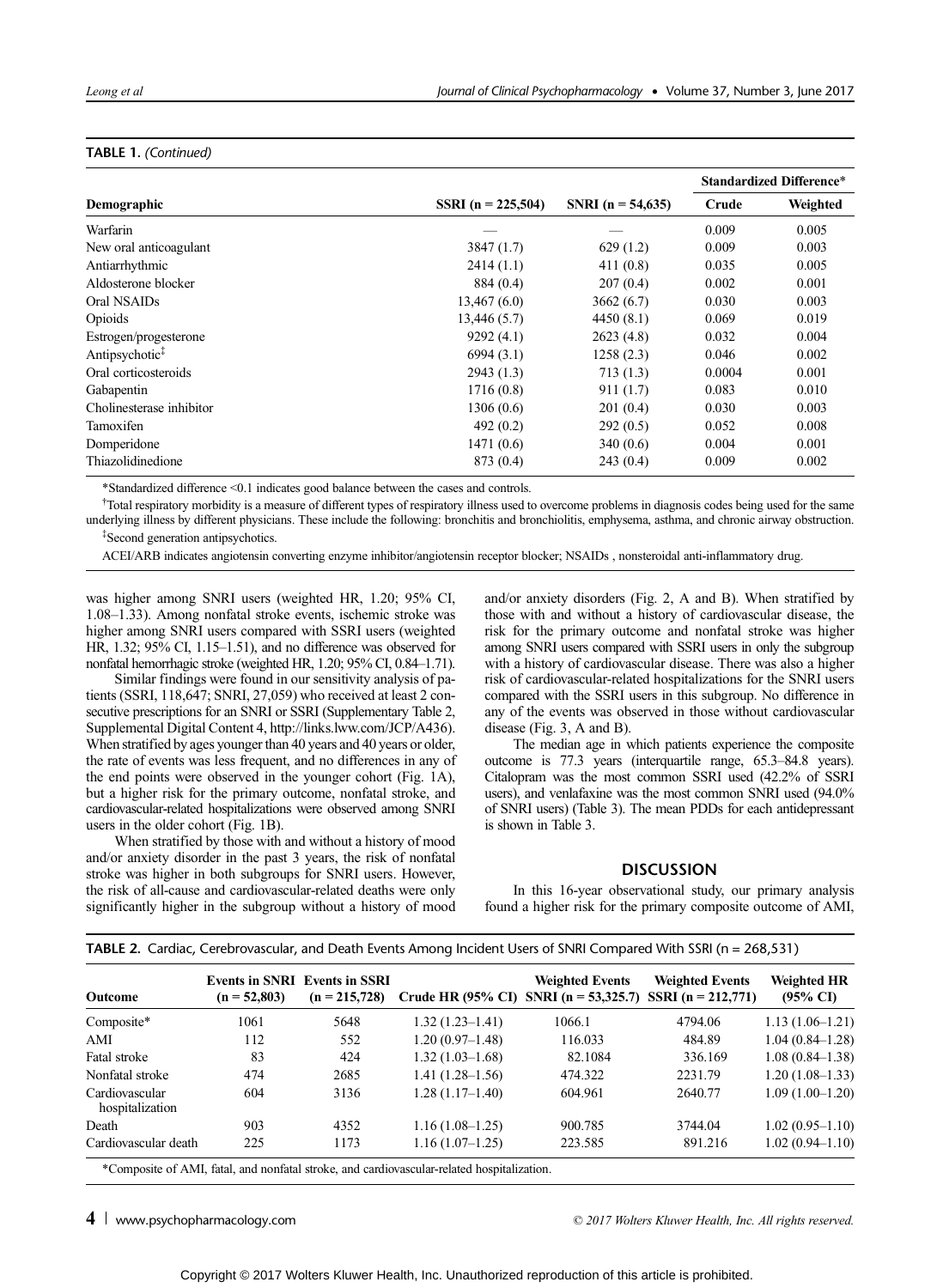

FIGURE 1. A, Weighted HR and 95% CI of cardiac, cerebrovascular, and death events among incident users of SNRI compared with SSRI, aged younger than 40 years (n = 127,275). B, Weighted HR and 95% CI of cardiac, cerebrovascular, and death events among incident users of SNRI compared with SSRI, aged 40 years or older (n = 141,760).

stroke, and cardiovascular-related hospitalizations in new SNRI users compared with new SSRI users. Of note, the risk of nonfatal stroke was the only component of this composite outcome that was found to be significantly higher. The risk of nonfatal stroke remained significant after restricting to those who filled a second prescription for their SNRI or SSRI and in those who were aged 40 years or older. No difference in the risk of death events was observed in the primary analysis. A higher risk for cardiovascularrelated hospitalization was also observed in those who were aged 40 years or older starting an SNRI.

Some of our findings were consistent with previous studies examining the risk of cardiac and cerebrovascular events between SNRIs and SSRIs. Ho et al<sup>31</sup> also found no difference in the risk of AMI and CHF between new users of venlafaxine and sertraline over a 1-year period in patients aged older than 65 years old in Ontario, Canada. We were able to add to these findings by expanding the age group to include younger patients and by including other SSRIs and SNRIs in the analysis of events.

The higher risk of nonfatal stroke found in the current study will also add to the findings by Lee et al, which was set in

© 2017 Wolters Kluwer Health, Inc. All rights reserved.  $\Box$  [www.psychopharmacology.com](http://www.psychopharmacology.com)  $\Box$  5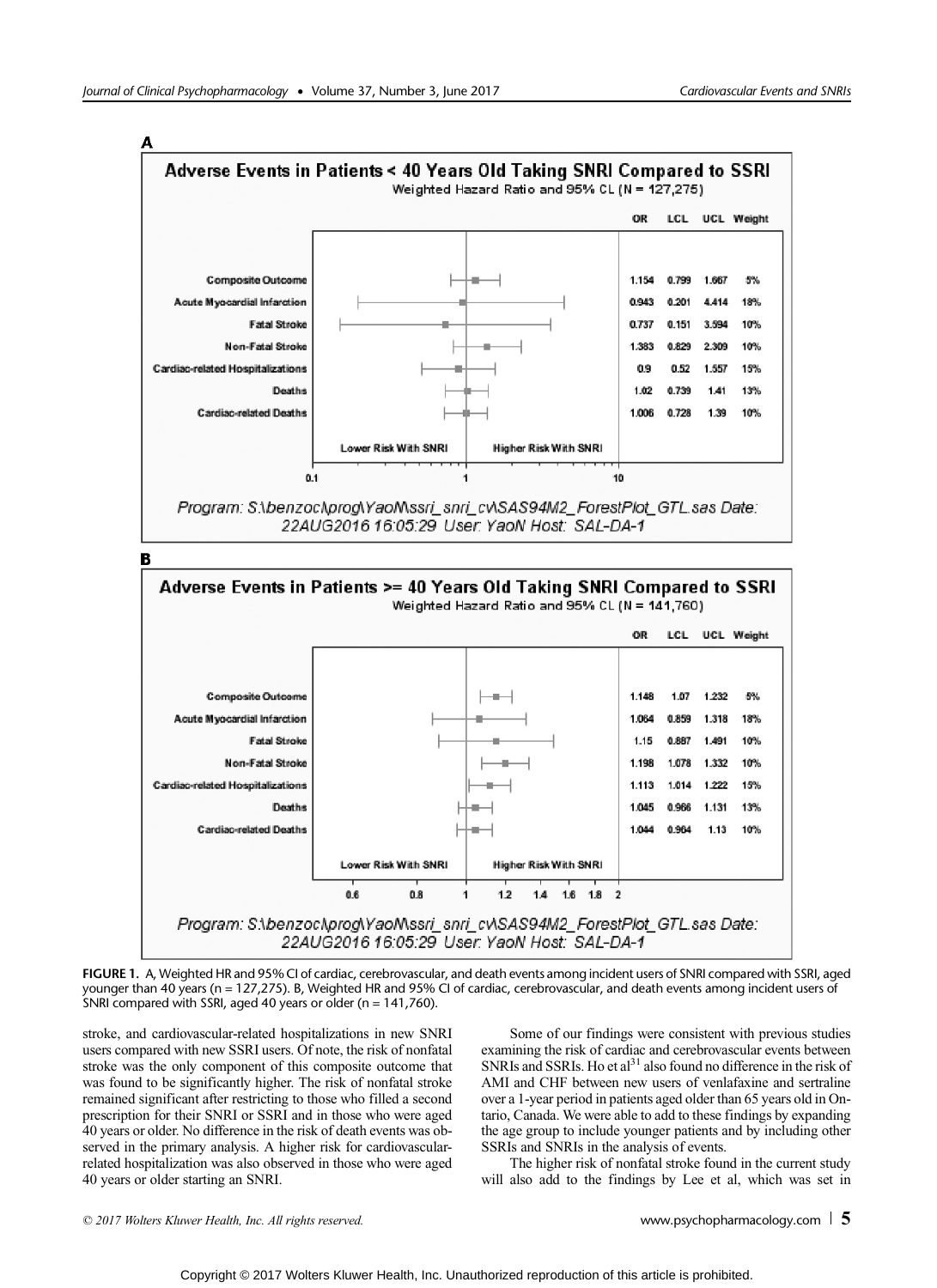

FIGURE 2. A, Weighted HR and 95% CI of cardiac, cerebrovascular, and death events among incident users of SNRI compared with SSRI, with mood/anxiety disorders (n = 214,117). B, Weighted HR and 95% CI of cardiac, cerebrovascular, and death events among incident users of SNRI compared with SSRI, without mood/anxiety (n = 54,103).

Taiwan.32 Lee et al found a nonsignificant trend toward the risk for intracranial hemorrhage with the new use of SNRIs compared with SSRIs (adjusted HR, 1.24; 95% CI, 0.97–1.58;  $P = 0.08$ ). These findings were only significantly higher in the subgroup of patients without depression (adjusted HR, 1.63; 95% CI, 1.14–2.32), which may be because depression can also affect the risk for these events. No difference in ischemic stroke was observed in this study. In our study, the risk of nonfatal stroke with the use of SNRIs was higher than for SSRIs in those with and without a history for mood and/or anxiety. However, the risk of all-cause and cardiovascular-related deaths were only higher in the SNRI group compared with the SSRI group in those without a history of mood and/or anxiety disorders. Moreover, the risk of nonfatal stroke and cardiovascular-related events were higher among incident SNRI users with a history of cardiovascular disease but not in those without cardiovascular disease. Like Lee et al, $32$  the findings in our study would also suggest precaution in using SNRIs in patients without a history of mood and/or anxiety disorders, but also in patients with a history of cardiovascular disease. The fact that our study found a higher risk in nonfatal

6 [www.psychopharmacology.com](http://www.psychopharmacology.com)  $\overline{6}$  www.psychopharmacology.com  $\overline{6}$  and  $\overline{2}$  and  $\overline{2}$  and  $\overline{2}$  and  $\overline{2}$  and  $\overline{2}$  and  $\overline{2}$  and  $\overline{2}$  and  $\overline{2}$  and  $\overline{2}$  and  $\overline{2}$  and  $\overline{2}$  and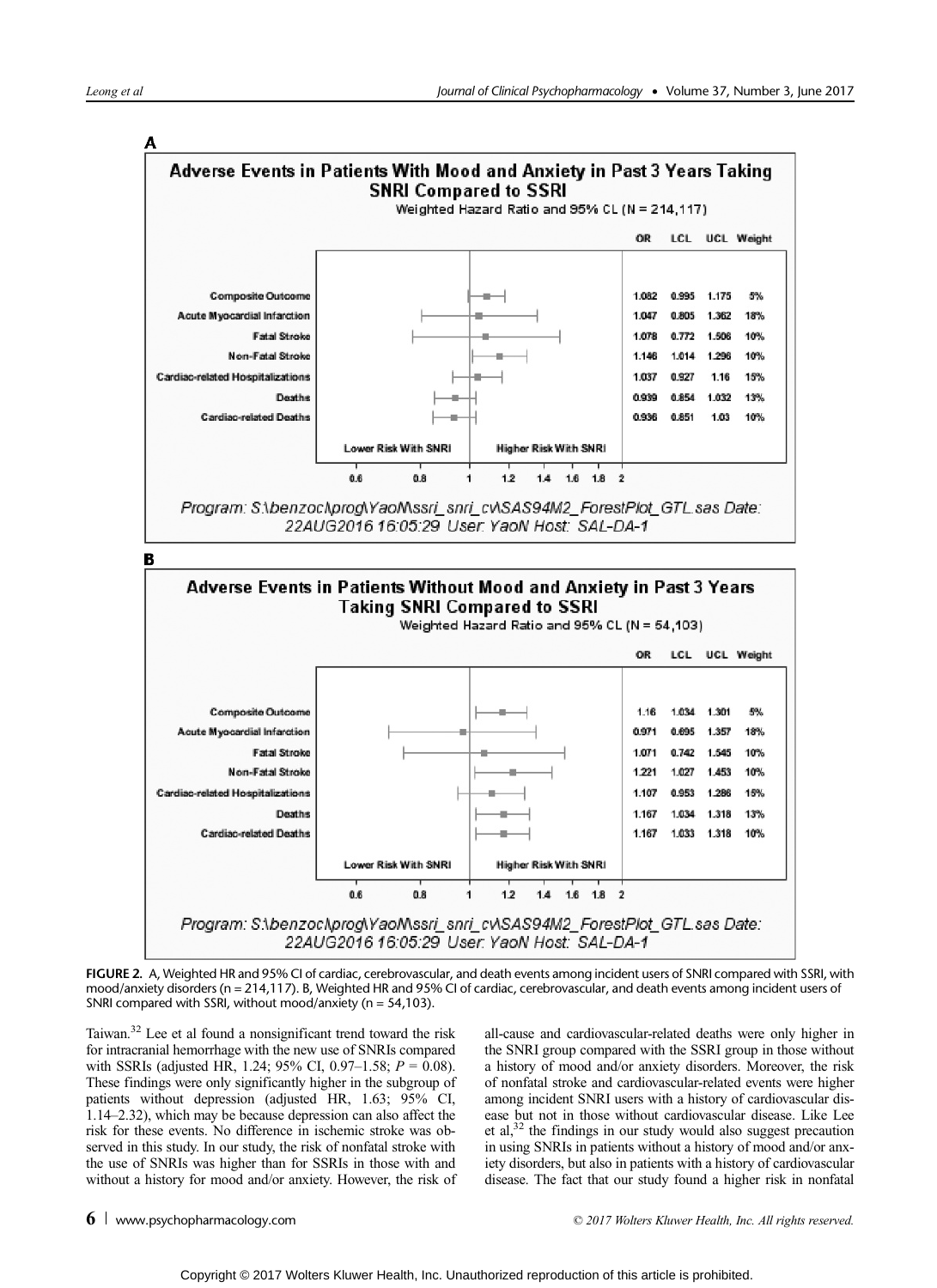

FIGURE 3. A, Weighted HR and 95% CI of cardiac, cerebrovascular, and death events among incident users of SNRI compared with SSRI, with cardiovascular disease (n = 90,508). B, Weighted HR and 95% CI of cardiac, cerebrovascular, and death events among incident users of SNRI compared with SSRI, without cardiovascular disease ( $n = 177,876$ ).

ischemic rather than hemorrhagic stroke might be explained by the inherent differences in the population and setting in which the study was conducted in. Previous studies found a higher risk of new and recurrent stroke with the use of tricyclic antidepressants compared with other antidepressants.<sup>29,45</sup>

Although this study used a new user design and used data from a comprehensive database not restricted by age or drug coverage, there were a few limitations worth noting. First, the indication for antidepressant therapy was not identified, but we did identify almost 80% of patients with a history of mood or anxiety disorder in the past 3 years, and we stratified the population based on the presence of this diagnosis. Second, certain risk factors for the primary outcome, such as smoking status, were not captured in administrative data and, as such, the baseline differences in these factors could not be determined. However, we did incorporate total respiratory morbidity into the propensity score, which is a measure of different types of respiratory illness including asthma, bronchitis, emphysema, and chronic airway destruction. Third, only new users were included in this study where the doses of some of these agents may have been low on average. Noradrenergic events may be

© 2017 Wolters Kluwer Health, Inc. All rights reserved.  $\Box$  [www.psychopharmacology.com](http://www.psychopharmacology.com)  $\Box$  7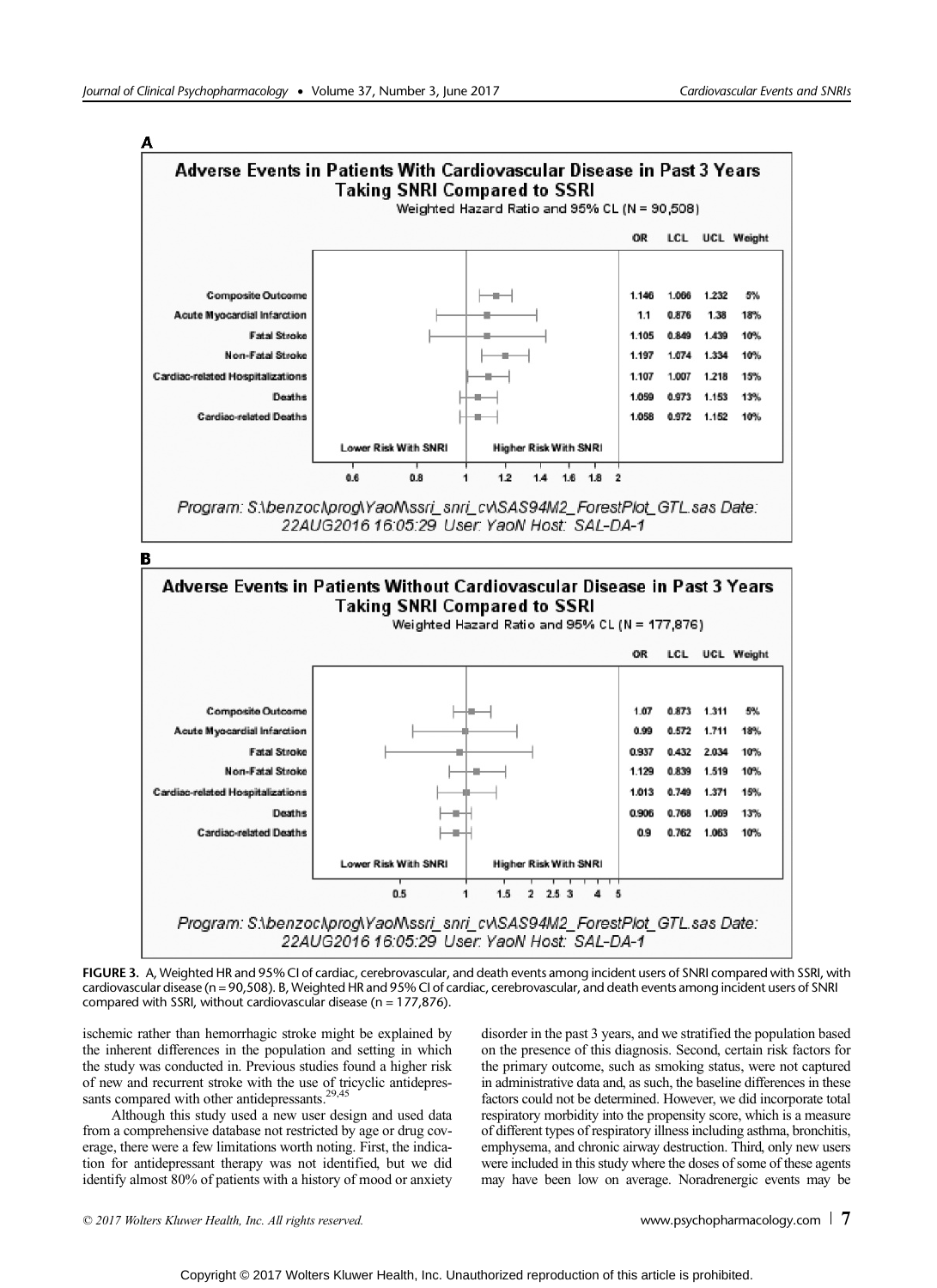| <b>Baseline Demographic</b>          | SSRI $(n = 215,728)$ | SSRI PDD*/User/D, mg | SNRI ( $n = 52,803$ ) | SNRI PDD*/User/D, mg |
|--------------------------------------|----------------------|----------------------|-----------------------|----------------------|
| SSRI, $n$ $\left(\frac{9}{6}\right)$ |                      |                      |                       |                      |
| Citalopram                           | 91,037(42.2)         | 22.7                 | N/A                   | N/A                  |
| Paroxetine                           | 58,451 (27.1)        | 21.7                 | N/A                   | N/A                  |
| Sertraline                           | 33,289 (15.4)        | 64.9                 | N/A                   | N/A                  |
| Fluoxetine                           | 21,681(10.1)         | 24.4                 | N/A                   | N/A                  |
| Escitalopram                         | 5,910(2.7)           | 14.4                 | N/A                   | N/A                  |
| Fluvoxamine                          | 5,360(2.5)           | 92.8                 | N/A                   | N/A                  |
| SNRI, $n$ $\left(\frac{9}{6}\right)$ |                      |                      |                       |                      |
| Venlafaxine                          | N/A                  | N/A                  | 49,629 (94.0)         | 88.9                 |
| Duloxetine                           | N/A                  | N/A                  | 2,396(4.5)            | 53.7                 |
| Desvenlafaxine                       | N/A                  | N/A                  | 778(1.5)              | 62.4                 |
| *Prescribed Daily Dose (PDD).        |                      |                      |                       |                      |

|  | TABLE 3. Type of SSRI and SNRI and Dose Intensity Used at Index Date in Weighted Matched Population (n = 268,531) |  |
|--|-------------------------------------------------------------------------------------------------------------------|--|
|  |                                                                                                                   |  |

present at higher doses for some of the SSRIs and for venlafaxine, and we were not able to identify differences in cytochrome P450 polymorphism, which can affect the metabolism rate for some of these agents.46 However, a new user design was deemed the most appropriate design for a study of this kind to reduce the risk of prevalent user bias. Therefore, to avoid selecting for those who have survived events, we excluded prevalent users and described the PDDs for each drug used by the patients in this study. Fourth, channeling bias and other unmeasured confounders are limitations to observational studies using administrative claims data. It should also be noted that while this study compared 2 classes of antidepressants, most of SNRI users received venlafaxine (94%), and citalopram was used by most of the SSRI users (42%). Future directions will include investigating the risk of events by dose of drug and drug type further.

# **CONCLUSIONS**

Incident SNRI use was associated with a higher risk for nonfatal stroke, but not for AMI or nonfatal stroke relative to SSRIs. Those with cardiovascular disease who received an SNRI were at higher risk compared with incident SSRI users with cardiovascular disease. Further study is warranted to investigate the higher risk of death observed among incident SNRI users in the subgroup without mood and/or anxiety disorders.

# ACKNOWLEDGMENTS

The authors acknowledge the MCHP for use of data contained in the Population Health Research Data Repository under project number 2013/2014 (HIPC number 2013/2014-39). The results and conclusions are those of the authors and no official endorsement by the MCHP, Manitoba Health, Manitoba Health, Seniors and Active Living, or other data providers is intended or should be inferred.

# AUTHOR DISCLOSURE INFORMATION

The authors have no conflicts of interest to report.

## **REFERENCES**

- 1. [Patten SB, Wang JL, Williams JV, et al. Descriptive epidemiology of major](https://www.researchgate.net/publication/6805526_Descriptive_Epidemiology_of_Major_Depression_in_Canada?el=1_x_8&enrichId=rgreq-18cefb0eca3384a04ffacbe657f3efdc-XXX&enrichSource=Y292ZXJQYWdlOzMxNTgxMzU1OTtBUzo0ODA2NDU3NTIzMzIyODhAMTQ5MTYwNjI4NTI3NQ==) [depression in Canada.](https://www.researchgate.net/publication/6805526_Descriptive_Epidemiology_of_Major_Depression_in_Canada?el=1_x_8&enrichId=rgreq-18cefb0eca3384a04ffacbe657f3efdc-XXX&enrichSource=Y292ZXJQYWdlOzMxNTgxMzU1OTtBUzo0ODA2NDU3NTIzMzIyODhAMTQ5MTYwNjI4NTI3NQ==) Can J Psychiatry. 2006;51:84–90.
- 2. [Kessler RC, Berglund P, Demler O, et al. The epidemiology of major](https://www.researchgate.net/publication/285729418_National_Comorbidity_Survey_Replication_the_epidemiology_of_major_depressive_disorder_results_from_the_National_Comorbidity_Survey_Replication_NCS-R?el=1_x_8&enrichId=rgreq-18cefb0eca3384a04ffacbe657f3efdc-XXX&enrichSource=Y292ZXJQYWdlOzMxNTgxMzU1OTtBUzo0ODA2NDU3NTIzMzIyODhAMTQ5MTYwNjI4NTI3NQ==) [depressive disorder: results from the National Comorbidity Survey](https://www.researchgate.net/publication/285729418_National_Comorbidity_Survey_Replication_the_epidemiology_of_major_depressive_disorder_results_from_the_National_Comorbidity_Survey_Replication_NCS-R?el=1_x_8&enrichId=rgreq-18cefb0eca3384a04ffacbe657f3efdc-XXX&enrichSource=Y292ZXJQYWdlOzMxNTgxMzU1OTtBUzo0ODA2NDU3NTIzMzIyODhAMTQ5MTYwNjI4NTI3NQ==) [Replication \(NCS-R\).](https://www.researchgate.net/publication/285729418_National_Comorbidity_Survey_Replication_the_epidemiology_of_major_depressive_disorder_results_from_the_National_Comorbidity_Survey_Replication_NCS-R?el=1_x_8&enrichId=rgreq-18cefb0eca3384a04ffacbe657f3efdc-XXX&enrichSource=Y292ZXJQYWdlOzMxNTgxMzU1OTtBUzo0ODA2NDU3NTIzMzIyODhAMTQ5MTYwNjI4NTI3NQ==) JAMA. 2003;289:3095–3105.
- 
- 3. [Paolucci S. Epidemiology and treatment of post-stroke depression.](https://www.researchgate.net/publication/23195455_Epidemiology_and_treatment_of_post-stroke_depression?el=1_x_8&enrichId=rgreq-18cefb0eca3384a04ffacbe657f3efdc-XXX&enrichSource=Y292ZXJQYWdlOzMxNTgxMzU1OTtBUzo0ODA2NDU3NTIzMzIyODhAMTQ5MTYwNjI4NTI3NQ==) [Neuropsychiatr Dis Treat](https://www.researchgate.net/publication/23195455_Epidemiology_and_treatment_of_post-stroke_depression?el=1_x_8&enrichId=rgreq-18cefb0eca3384a04ffacbe657f3efdc-XXX&enrichSource=Y292ZXJQYWdlOzMxNTgxMzU1OTtBUzo0ODA2NDU3NTIzMzIyODhAMTQ5MTYwNjI4NTI3NQ==). 2008;4:145–154.
- 4. Top Therapeutic Classes by U.S. Spending. IMS National Sales Perspectives, IMS Health. Available at: [http://www.imshealth.com/files/](http://www.imshealth.com/files/web/Corporate/News/Top-Line%20Market%20Data/Top_Therapy_Classes_by_Sales.pdf. Updated <b_k/>February<e_k/> 23, 2012) [web/Corporate/News/Top-Line%20Market%20Data/Top\\_Therapy\\_](http://www.imshealth.com/files/web/Corporate/News/Top-Line%20Market%20Data/Top_Therapy_Classes_by_Sales.pdf. Updated <b_k/>February<e_k/> 23, 2012) [Classes\\_by\\_Sales.pdf. Updated February 23, 2012](http://www.imshealth.com/files/web/Corporate/News/Top-Line%20Market%20Data/Top_Therapy_Classes_by_Sales.pdf. Updated <b_k/>February<e_k/> 23, 2012) Accessed July 18, 2016.
- 5. [Olfson M, Marcus SC. National patterns in antidepressant medication](https://www.researchgate.net/publication/26714399_National_Patterns_in_Antidepressant_Medication_Treatment?el=1_x_8&enrichId=rgreq-18cefb0eca3384a04ffacbe657f3efdc-XXX&enrichSource=Y292ZXJQYWdlOzMxNTgxMzU1OTtBUzo0ODA2NDU3NTIzMzIyODhAMTQ5MTYwNjI4NTI3NQ==) treatment. [Arch Gen Psychiatry](https://www.researchgate.net/publication/26714399_National_Patterns_in_Antidepressant_Medication_Treatment?el=1_x_8&enrichId=rgreq-18cefb0eca3384a04ffacbe657f3efdc-XXX&enrichSource=Y292ZXJQYWdlOzMxNTgxMzU1OTtBUzo0ODA2NDU3NTIzMzIyODhAMTQ5MTYwNjI4NTI3NQ==). 2009;66:848–856.
- 6. Pratt LA, Brody DJ, Gu Q. [Antidepressant Use in Persons Aged 12 and](https://www.researchgate.net/publication/290159283_Antidepressant_use_in_persons_aged_12_and_over_United_States?el=1_x_8&enrichId=rgreq-18cefb0eca3384a04ffacbe657f3efdc-XXX&enrichSource=Y292ZXJQYWdlOzMxNTgxMzU1OTtBUzo0ODA2NDU3NTIzMzIyODhAMTQ5MTYwNjI4NTI3NQ==) Over[. Washington, DC: US Department of Health and Human Services,](https://www.researchgate.net/publication/290159283_Antidepressant_use_in_persons_aged_12_and_over_United_States?el=1_x_8&enrichId=rgreq-18cefb0eca3384a04ffacbe657f3efdc-XXX&enrichSource=Y292ZXJQYWdlOzMxNTgxMzU1OTtBUzo0ODA2NDU3NTIzMzIyODhAMTQ5MTYwNjI4NTI3NQ==) [Centers for Disease Control and Prevention, National Center for Health](https://www.researchgate.net/publication/290159283_Antidepressant_use_in_persons_aged_12_and_over_United_States?el=1_x_8&enrichId=rgreq-18cefb0eca3384a04ffacbe657f3efdc-XXX&enrichSource=Y292ZXJQYWdlOzMxNTgxMzU1OTtBUzo0ODA2NDU3NTIzMzIyODhAMTQ5MTYwNjI4NTI3NQ==) [Statistics; 2011:2005](https://www.researchgate.net/publication/290159283_Antidepressant_use_in_persons_aged_12_and_over_United_States?el=1_x_8&enrichId=rgreq-18cefb0eca3384a04ffacbe657f3efdc-XXX&enrichSource=Y292ZXJQYWdlOzMxNTgxMzU1OTtBUzo0ODA2NDU3NTIzMzIyODhAMTQ5MTYwNjI4NTI3NQ==)–2008.
- 7. [Arora N, Knowles S, Gomes T, et al. Interprovincial variation in](https://www.researchgate.net/publication/303030406_Interprovincial_Variation_in_Antipsychotic_and_Antidepressant_Prescriptions_Dispensed_in_the_Canadian_Pediatric_Population?el=1_x_8&enrichId=rgreq-18cefb0eca3384a04ffacbe657f3efdc-XXX&enrichSource=Y292ZXJQYWdlOzMxNTgxMzU1OTtBUzo0ODA2NDU3NTIzMzIyODhAMTQ5MTYwNjI4NTI3NQ==) [antipsychotic and antidepressant prescriptions dispensed in the Canadian](https://www.researchgate.net/publication/303030406_Interprovincial_Variation_in_Antipsychotic_and_Antidepressant_Prescriptions_Dispensed_in_the_Canadian_Pediatric_Population?el=1_x_8&enrichId=rgreq-18cefb0eca3384a04ffacbe657f3efdc-XXX&enrichSource=Y292ZXJQYWdlOzMxNTgxMzU1OTtBUzo0ODA2NDU3NTIzMzIyODhAMTQ5MTYwNjI4NTI3NQ==) pediatric population. Can J Psychiatry[. 2016;Published online ahead](https://www.researchgate.net/publication/303030406_Interprovincial_Variation_in_Antipsychotic_and_Antidepressant_Prescriptions_Dispensed_in_the_Canadian_Pediatric_Population?el=1_x_8&enrichId=rgreq-18cefb0eca3384a04ffacbe657f3efdc-XXX&enrichSource=Y292ZXJQYWdlOzMxNTgxMzU1OTtBUzo0ODA2NDU3NTIzMzIyODhAMTQ5MTYwNjI4NTI3NQ==) [of print May 12, 2016. Available at:](https://www.researchgate.net/publication/303030406_Interprovincial_Variation_in_Antipsychotic_and_Antidepressant_Prescriptions_Dispensed_in_the_Canadian_Pediatric_Population?el=1_x_8&enrichId=rgreq-18cefb0eca3384a04ffacbe657f3efdc-XXX&enrichSource=Y292ZXJQYWdlOzMxNTgxMzU1OTtBUzo0ODA2NDU3NTIzMzIyODhAMTQ5MTYwNjI4NTI3NQ==) [http://cpa.sagepub.com.uml.idm.oclc.](http://cpa.sagepub.com.uml.idm.oclc.org/content/early/2016/05/12/0706743716649190.long) [org/content/early/2016/05/12/0706743716649190.lon](http://cpa.sagepub.com.uml.idm.oclc.org/content/early/2016/05/12/0706743716649190.long)[g. Accessed](https://www.researchgate.net/publication/303030406_Interprovincial_Variation_in_Antipsychotic_and_Antidepressant_Prescriptions_Dispensed_in_the_Canadian_Pediatric_Population?el=1_x_8&enrichId=rgreq-18cefb0eca3384a04ffacbe657f3efdc-XXX&enrichSource=Y292ZXJQYWdlOzMxNTgxMzU1OTtBUzo0ODA2NDU3NTIzMzIyODhAMTQ5MTYwNjI4NTI3NQ==) [August 8, 2016.](https://www.researchgate.net/publication/303030406_Interprovincial_Variation_in_Antipsychotic_and_Antidepressant_Prescriptions_Dispensed_in_the_Canadian_Pediatric_Population?el=1_x_8&enrichId=rgreq-18cefb0eca3384a04ffacbe657f3efdc-XXX&enrichSource=Y292ZXJQYWdlOzMxNTgxMzU1OTtBUzo0ODA2NDU3NTIzMzIyODhAMTQ5MTYwNjI4NTI3NQ==)
- 8. [Abbing-Karahagopian V, Huerta C, Souverein PC, et al. Antidepressant](https://www.researchgate.net/publication/262051759_Antidepressant_prescribing_in_five_European_countries_Application_of_common_definitions_to_assess_the_prevalence_clinical_observations_and_methodological_implications?el=1_x_8&enrichId=rgreq-18cefb0eca3384a04ffacbe657f3efdc-XXX&enrichSource=Y292ZXJQYWdlOzMxNTgxMzU1OTtBUzo0ODA2NDU3NTIzMzIyODhAMTQ5MTYwNjI4NTI3NQ==) [prescribing in five European countries: application of common definitions](https://www.researchgate.net/publication/262051759_Antidepressant_prescribing_in_five_European_countries_Application_of_common_definitions_to_assess_the_prevalence_clinical_observations_and_methodological_implications?el=1_x_8&enrichId=rgreq-18cefb0eca3384a04ffacbe657f3efdc-XXX&enrichSource=Y292ZXJQYWdlOzMxNTgxMzU1OTtBUzo0ODA2NDU3NTIzMzIyODhAMTQ5MTYwNjI4NTI3NQ==) [to assess the prevalence, clinical observations, and methodological](https://www.researchgate.net/publication/262051759_Antidepressant_prescribing_in_five_European_countries_Application_of_common_definitions_to_assess_the_prevalence_clinical_observations_and_methodological_implications?el=1_x_8&enrichId=rgreq-18cefb0eca3384a04ffacbe657f3efdc-XXX&enrichSource=Y292ZXJQYWdlOzMxNTgxMzU1OTtBUzo0ODA2NDU3NTIzMzIyODhAMTQ5MTYwNjI4NTI3NQ==) implications. [Eur J Clin Pharmacol](https://www.researchgate.net/publication/262051759_Antidepressant_prescribing_in_five_European_countries_Application_of_common_definitions_to_assess_the_prevalence_clinical_observations_and_methodological_implications?el=1_x_8&enrichId=rgreq-18cefb0eca3384a04ffacbe657f3efdc-XXX&enrichSource=Y292ZXJQYWdlOzMxNTgxMzU1OTtBUzo0ODA2NDU3NTIzMzIyODhAMTQ5MTYwNjI4NTI3NQ==). 2014;70:849–857.
- 9. OECD. Health at a Glance 2015: OECD Indicators. OECD Publishing. Available at: [http://dx.doi.org/10.1787/health\\_glance-2015-en.](http://dx.doi.org/10.1787/health_glance-2015-en) Accessed July 5, 2016.
- 10. Harvey AT, Rudolph RL, Preskom SH. Evidence of the dual mechanisms of action of venlafaxine. Arch Gen Psychiatry. 2000;57:503–509.
- 11. [Hawton K, Bergen H, Simkin S, et al. Toxicity of antidepressants: rates of](https://www.researchgate.net/publication/43534949_Toxicity_of_antidepressants_Rates_of_suicide_relative_to_prescribing_and_non-fatal_overdose?el=1_x_8&enrichId=rgreq-18cefb0eca3384a04ffacbe657f3efdc-XXX&enrichSource=Y292ZXJQYWdlOzMxNTgxMzU1OTtBUzo0ODA2NDU3NTIzMzIyODhAMTQ5MTYwNjI4NTI3NQ==) [suicide relative to prescribing and non-fatal overdose.](https://www.researchgate.net/publication/43534949_Toxicity_of_antidepressants_Rates_of_suicide_relative_to_prescribing_and_non-fatal_overdose?el=1_x_8&enrichId=rgreq-18cefb0eca3384a04ffacbe657f3efdc-XXX&enrichSource=Y292ZXJQYWdlOzMxNTgxMzU1OTtBUzo0ODA2NDU3NTIzMzIyODhAMTQ5MTYwNjI4NTI3NQ==) Br J Psychiatry. [2010;196:354](https://www.researchgate.net/publication/43534949_Toxicity_of_antidepressants_Rates_of_suicide_relative_to_prescribing_and_non-fatal_overdose?el=1_x_8&enrichId=rgreq-18cefb0eca3384a04ffacbe657f3efdc-XXX&enrichSource=Y292ZXJQYWdlOzMxNTgxMzU1OTtBUzo0ODA2NDU3NTIzMzIyODhAMTQ5MTYwNjI4NTI3NQ==)–358.
- 12. Gartlehner G, Hansen RA, Morgan LC, et al. Comparative benefits and harms of second-generation antidepressants for treating major depressive disorder: an updated meta-analysis. Ann Intern Med. 2011;155:772–785.
- 13. [Debonnel G, Saint-André É, Hébert C, et al. Differential physiological](https://www.researchgate.net/publication/7091344_Differential_physiological_effects_of_a_low_dose_and_high_doses_of_venlafaxine_in_major_depression?el=1_x_8&enrichId=rgreq-18cefb0eca3384a04ffacbe657f3efdc-XXX&enrichSource=Y292ZXJQYWdlOzMxNTgxMzU1OTtBUzo0ODA2NDU3NTIzMzIyODhAMTQ5MTYwNjI4NTI3NQ==) [effects of a low dose and high doses of venlafaxine in major depression.](https://www.researchgate.net/publication/7091344_Differential_physiological_effects_of_a_low_dose_and_high_doses_of_venlafaxine_in_major_depression?el=1_x_8&enrichId=rgreq-18cefb0eca3384a04ffacbe657f3efdc-XXX&enrichSource=Y292ZXJQYWdlOzMxNTgxMzU1OTtBUzo0ODA2NDU3NTIzMzIyODhAMTQ5MTYwNjI4NTI3NQ==) [Int J Neuropsychopharmacol](https://www.researchgate.net/publication/7091344_Differential_physiological_effects_of_a_low_dose_and_high_doses_of_venlafaxine_in_major_depression?el=1_x_8&enrichId=rgreq-18cefb0eca3384a04ffacbe657f3efdc-XXX&enrichSource=Y292ZXJQYWdlOzMxNTgxMzU1OTtBUzo0ODA2NDU3NTIzMzIyODhAMTQ5MTYwNjI4NTI3NQ==). 2007;10:51–61.
- 14. [Johnson EM, Whyte E, Mulsant BH, et al. Cardiovascular changes](https://www.researchgate.net/publication/6845960_Cardiovascular_Changes_Associated_With_Venlafaxine_in_the_Treatment_of_Late-Life_Depression?el=1_x_8&enrichId=rgreq-18cefb0eca3384a04ffacbe657f3efdc-XXX&enrichSource=Y292ZXJQYWdlOzMxNTgxMzU1OTtBUzo0ODA2NDU3NTIzMzIyODhAMTQ5MTYwNjI4NTI3NQ==) [associated with venlafaxine in the treatment of late-life depression.](https://www.researchgate.net/publication/6845960_Cardiovascular_Changes_Associated_With_Venlafaxine_in_the_Treatment_of_Late-Life_Depression?el=1_x_8&enrichId=rgreq-18cefb0eca3384a04ffacbe657f3efdc-XXX&enrichSource=Y292ZXJQYWdlOzMxNTgxMzU1OTtBUzo0ODA2NDU3NTIzMzIyODhAMTQ5MTYwNjI4NTI3NQ==) Am J [Geriatr Psychiatry](https://www.researchgate.net/publication/6845960_Cardiovascular_Changes_Associated_With_Venlafaxine_in_the_Treatment_of_Late-Life_Depression?el=1_x_8&enrichId=rgreq-18cefb0eca3384a04ffacbe657f3efdc-XXX&enrichSource=Y292ZXJQYWdlOzMxNTgxMzU1OTtBUzo0ODA2NDU3NTIzMzIyODhAMTQ5MTYwNjI4NTI3NQ==). 2006;14:796–802.
- 15. [Wernicke J, Lledó A, Raskin J, et al. An evaluation of the cardiovascular](https://www.researchgate.net/publication/6358519_An_Evaluation_of_the_Cardiovascular_Safety_Profile_of_Duloxetine?el=1_x_8&enrichId=rgreq-18cefb0eca3384a04ffacbe657f3efdc-XXX&enrichSource=Y292ZXJQYWdlOzMxNTgxMzU1OTtBUzo0ODA2NDU3NTIzMzIyODhAMTQ5MTYwNjI4NTI3NQ==) [safety profile of duloxetine: findings from 42 placebo- controlled studies.](https://www.researchgate.net/publication/6358519_An_Evaluation_of_the_Cardiovascular_Safety_Profile_of_Duloxetine?el=1_x_8&enrichId=rgreq-18cefb0eca3384a04ffacbe657f3efdc-XXX&enrichSource=Y292ZXJQYWdlOzMxNTgxMzU1OTtBUzo0ODA2NDU3NTIzMzIyODhAMTQ5MTYwNjI4NTI3NQ==) Drug Saf[. 2007;30:437](https://www.researchgate.net/publication/6358519_An_Evaluation_of_the_Cardiovascular_Safety_Profile_of_Duloxetine?el=1_x_8&enrichId=rgreq-18cefb0eca3384a04ffacbe657f3efdc-XXX&enrichSource=Y292ZXJQYWdlOzMxNTgxMzU1OTtBUzo0ODA2NDU3NTIzMzIyODhAMTQ5MTYwNjI4NTI3NQ==)–455.

8 [www.psychopharmacology.com](http://www.psychopharmacology.com)  $\degree$  8 www.psychopharmacology.com  $\degree$  2017 Wolters Kluwer Health, Inc. All rights reserved.